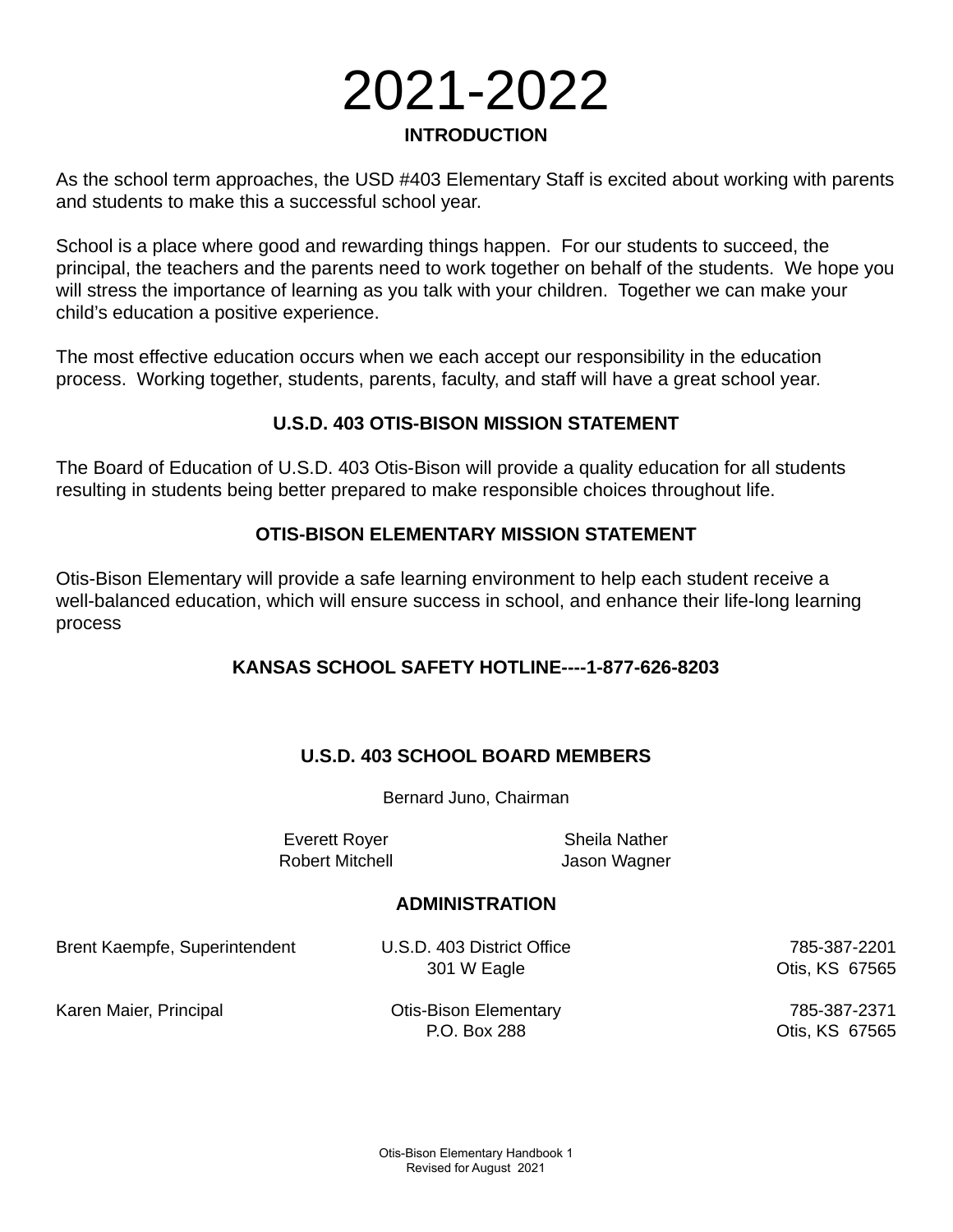## **OTIS-BISON ELEMENTARY FACULTY AND PERSONNEL**

Linda Wagner Cook

Wendy Brack **Pre-School** Shelly Ewy **Kindergarten** Chelsea Pechanec **First Grade** Ashley Brack Second Grade Lori Kohls Third Grade Simone Russell **Simone Russell Fourth Grade** Lisa Brack **Fifth Grade** Holly Strommenger Computer & Title 1 Instructor Stan Ewy **K-5 P.E. & E.S. Counselor, Head Teacher** Jenny Kling Mathematic K-5 Vocal Music/5th & 6<sup>th</sup> Grade Band Deanna Bartonek **At-Risk Paraprofessional/Library Aide** Annalee Crottinger **L.D.**/B.D. Instructor Mary Bieker Speech Pathologist Ashley Riley<br>
Pam Stiles<br>
Pam Stiles<br>
School Nurse School Nurse Jennifer Bahr Secretary Julieta Rodriguez **Custodian** Doris Straub **Head Cook** Kathy Nelson **Cook** 

# **ADMISSION TO SCHOOL**

The state law requires that a child must be 5 years old on or before August 31 of the school year they enter kindergarten. First grade students entering the USD 403 School System must be 6 years old on or before August 31 of the school year. Kindergarten and first grade students enrolling in the USD 403 schools will need to bring the following to school:

- 1. A birth certificate.
- 2. A physical form.
- 3. Proof of immunization.
- 4. Social Security Card.

# **PRE-SCHOOL ADMISSION TO SCHOOL**

A child must be 3 years old on or before August  $31<sup>st</sup>$  of the school year. Preschool students enrolling in the USD 403 schools will need to bring the following to school:

- 1. A birth certificate
- 2. Social Security Card
- 3. Proof of Immunization
- 4. Current physical

Whenever a child enrolls in a school for the first time, proof of identity must be provided.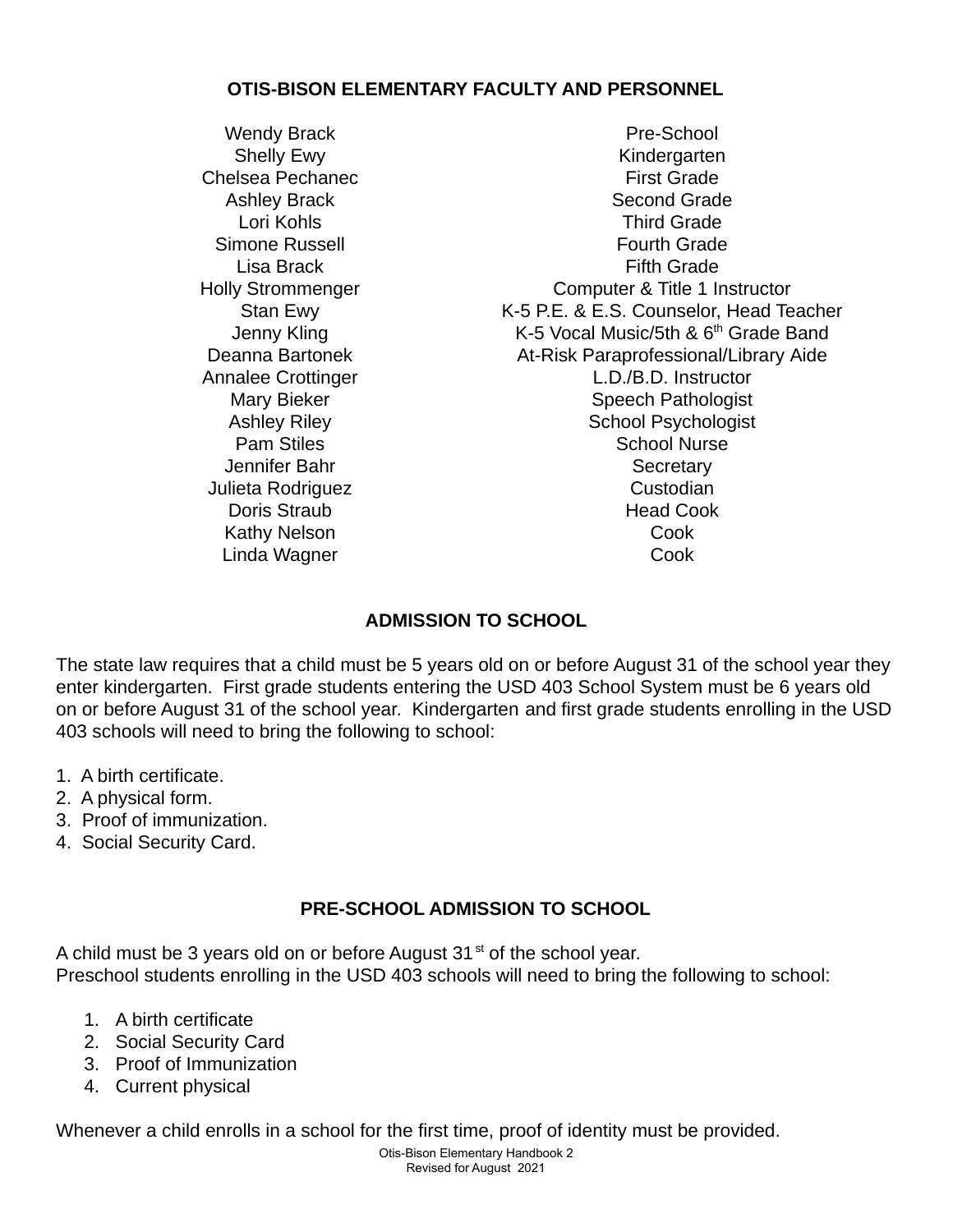# **ATTENDANCE POLICY**

Attendance Statement:

Attendance at school is the responsibility of the student and the student's parents or guardians. Regular attendance is essential to a student's success in school. Most subjects are taught in sequence, requiring the understanding of each concept in the order of its presentation. Persistent absenteeism creates a genuine hardship for a student and is regarded as a very serious problem.

If your child is ill, we prefer that you call the school that morning. If you cannot make this call, then a note the next day will be accepted. If we do not hear from you, we will contact you at home or at work. If we do not hear anything from you about the absence, your child will have an unexcused absence.

# **UNEXCUSED ABSENCES**

The Kansas Law, KSA 72-1113 states, "...(if) the child is inexcusably absent there from (school) on either three (3) consecutive days in a semester or seven (7) school days in a school year, the child shall be considered not attending school as required by law". The truancy officer will be contacted of these unexcused absences.

## **COMPLETING MAKE-UP WORK**

When a student is granted an excused absence from school, the student shall have two (2) school days to complete the make-up work. For example: A student who is absent on Monday, would pick up the missed assignments on Tuesday and then the assignments would be due on Thursday of the same week.

When a student is absent without an excuse (an unexcused absence), the student shall have one (1) day to complete the make-up work.

For example: A student, who has an unexcused absence for Monday, would pick up the missed assignments on Tuesday, and then the assignments would be due on Wednesday of the same week.

Parents of students who are failing, near failing, or grades are falling rapidly due to poor attendance and/or not making up missed assignments will be contacted for a conference with the student's teacher(s), counselor and principal.

When a child is absent, sometimes the teacher is asked to send the child's homework home with another child in the same classroom or who rides the same bus of a sister or brother of the absent child. It is not the responsibility of the teacher or the child, who has been asked to take the homework, to see that it gets to the absent child. Parents are responsible for picking up the child's homework at the other child's home or to arrange a time to pick up the homework at the school.

# **STUDENT ARRIVAL TIME**

Breakfast is served at 7:40 a.m. and school begins at 8:00 a.m. Students should not arrive at the school before 7:40 a.m., if eating breakfast, or 7:50 a.m. if they live in the same town as they attend school. Students who need to wait at the school buildings to ride a bus to another school should not arrive until right before the bus departs. There is no student supervision at Timken, Olmitz, Bison or Albert. We need your support in this matter. It is for your child's safety.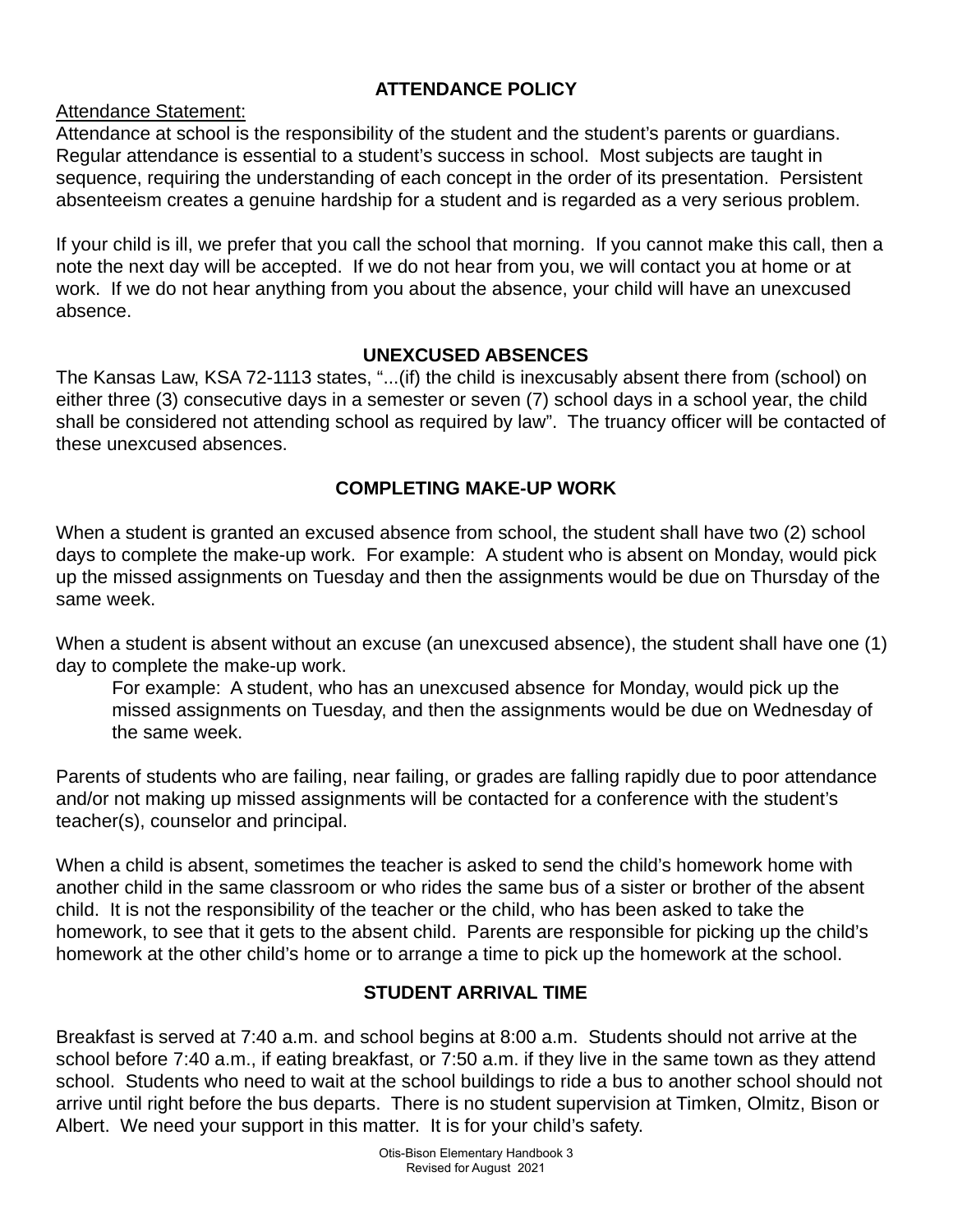## **LEAVING SCHOOL DURING SCHOOL HOURS**

If it is necessary for your child to leave during school hours for health or urgent personal reasons, please inform the child's teacher in advance. You will need to report to the office and sign your child out of school, when picking up your child during the school day. Parents should not expect to pick up students before regular dismissal time, unless a note was sent with the student, or the parent has called to inform the teacher. We appreciate your cooperation in notifying the school, before you pick up your child. It is the responsibility of the student to make up work missed while he or she was absent from school. At no time will your child be excused from school with strangers. No student shall leave the school during school hours without permission.

## **COMMUNICATIONS**

The teachers will keep parents informed through email and phone calls throughout the school year. We use the school calendar and supplement it with notes sent home about upcoming events, changes to the calendar, reminders for breakfast & lunch bills and other information we feel you need to know. Please read the notes carefully. Our district also utilizes School Messenger as a main source of communication for changes and announcements. It is highly recommended that parents sign up to receive phone calls, text messages or emails during the enrollment process. If you have any questions about School Messenger, please contact the office.

## **CHANGE OF ADDRESS/TELEPHONE**

It is very important that every student maintain an up-to-date address and telephone number record at the school office. Notify the school immediately if you have a change of address or telephone number during the school year.

## **ELEMENTARY COUNSELOR**

Counseling services will be available daily. The counselor will aid students and parents in the following areas:

- 1. Personal and social adjustment
- 2. Academic counseling
- 3. Career Awareness
- 4. Test Interpretation
- 5. Orientation to school

# **REPORT CARDS AND PROGRESS REPORTS**

Report cards are issued following the completion of each nine week grading period. Progress reports are sent home for all students at the midpoint of each grading period. Please carefully review your child's progress and contact the school if you have questions regarding grades. You may also check your child's grades using the PowerSchool system.

## **GRADING SCALE FOR 1-5**

Otis-Bison Elementary Handbook 4 Revised for August 2021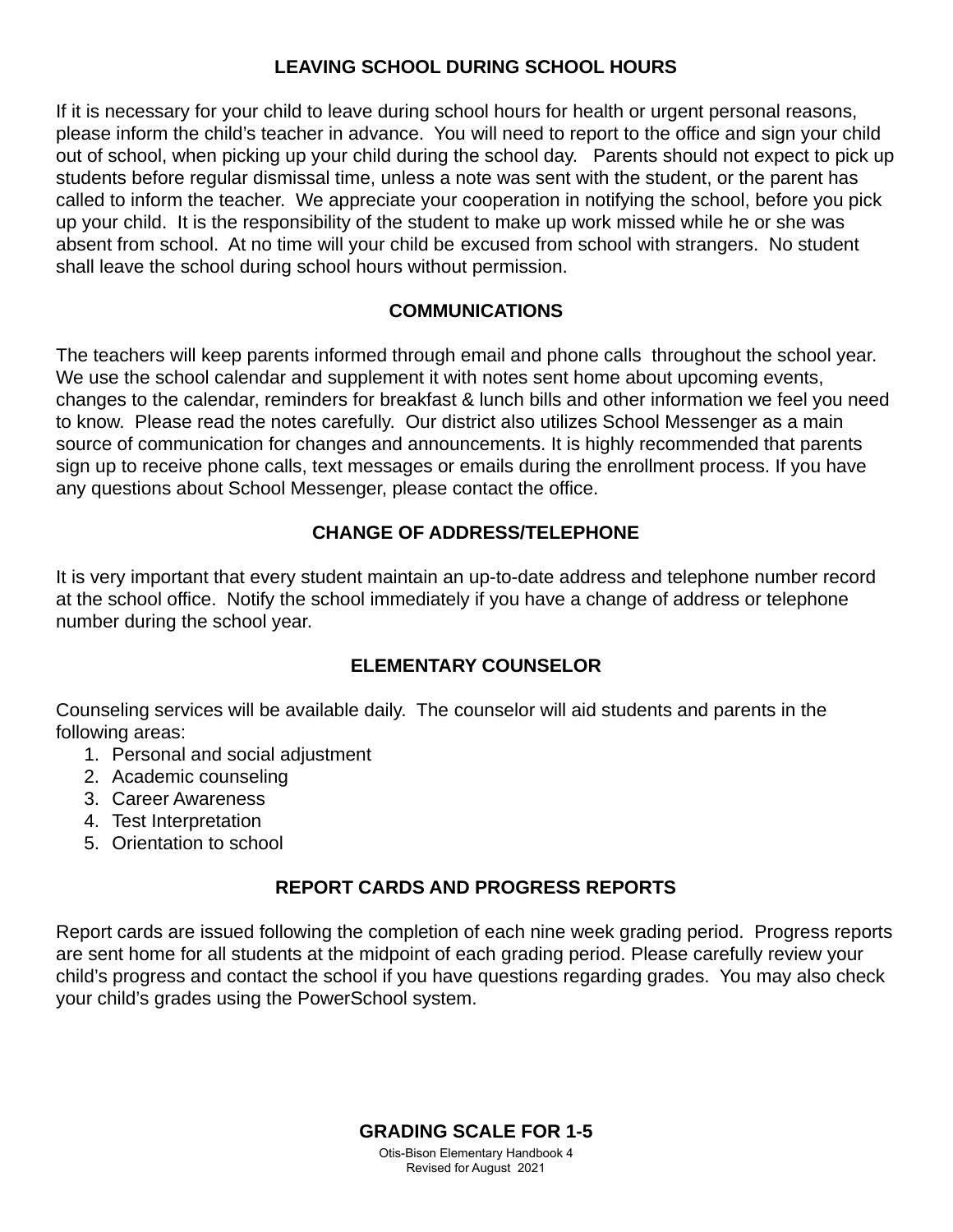$A = 90\% - 100\%$  $B = 80% - 89%$  $C = 70\% - 79\%$  $D = 60\% - 69\%$  $F = 59%$  and below

# **PARENT-TEACHER CONFERENCES**

Parent-Teacher Conferences are scheduled at the end of the first and third nine week grading periods. The parents' attendance at conferences is very important. A parent may request a conference with their child's teacher at any time during the school year. Please call the school for an appointment if a conference is desired. Likewise, a teacher may find it necessary to request a special conference with a parent. Please make every effort to meet with the teacher if you receive such a request.

## **PROMOTIONS AND RETENTION**

Promotions and retention are based on an evaluation of academic, physical, social and emotional growth. The primary reasons for considering retention are:

- a) indifference or lack of effort on the part of a capable student
- b) physical or social immaturity
- c) frequent or long absences
- d) achieving below grade level

Retention is usually considered as a more positive alternative during the early grades. Parents can assume their child will be promoted unless the alternative of retention has been discussed during the school year. Parents will be involved in any retention decision. The final decision of retention is made by the building principal.

## **HOMEWORK**

In order to achieve the educational objectives of the USD 403 Elementary School, the home and school need to work together in a close partnership. The teacher will assign the amount of homework and frequency, based on the student's needs. These needs may arise when:

- 1. Absence necessitates make-up work
- 2. Students are not working up to expectancy
- 3. A particular difficulty is to be overcome
- 4. Students are encouraged to broaden their understandings
- 5. Specific abilities in individuals are to be developed

# **KEEPING STUDENTS AFTER SCHOOL**

When it becomes necessary to detain a student after school for an extended period of time, the parent will be notified. Occasions such as these may result from a need for the student to complete some phase of school work. All children are expected to make up incomplete work. The parents will be notified, and will be responsible for providing transportation, but teachers must inform parents about this situation a day in advance so the parents of the student can make proper arrangements.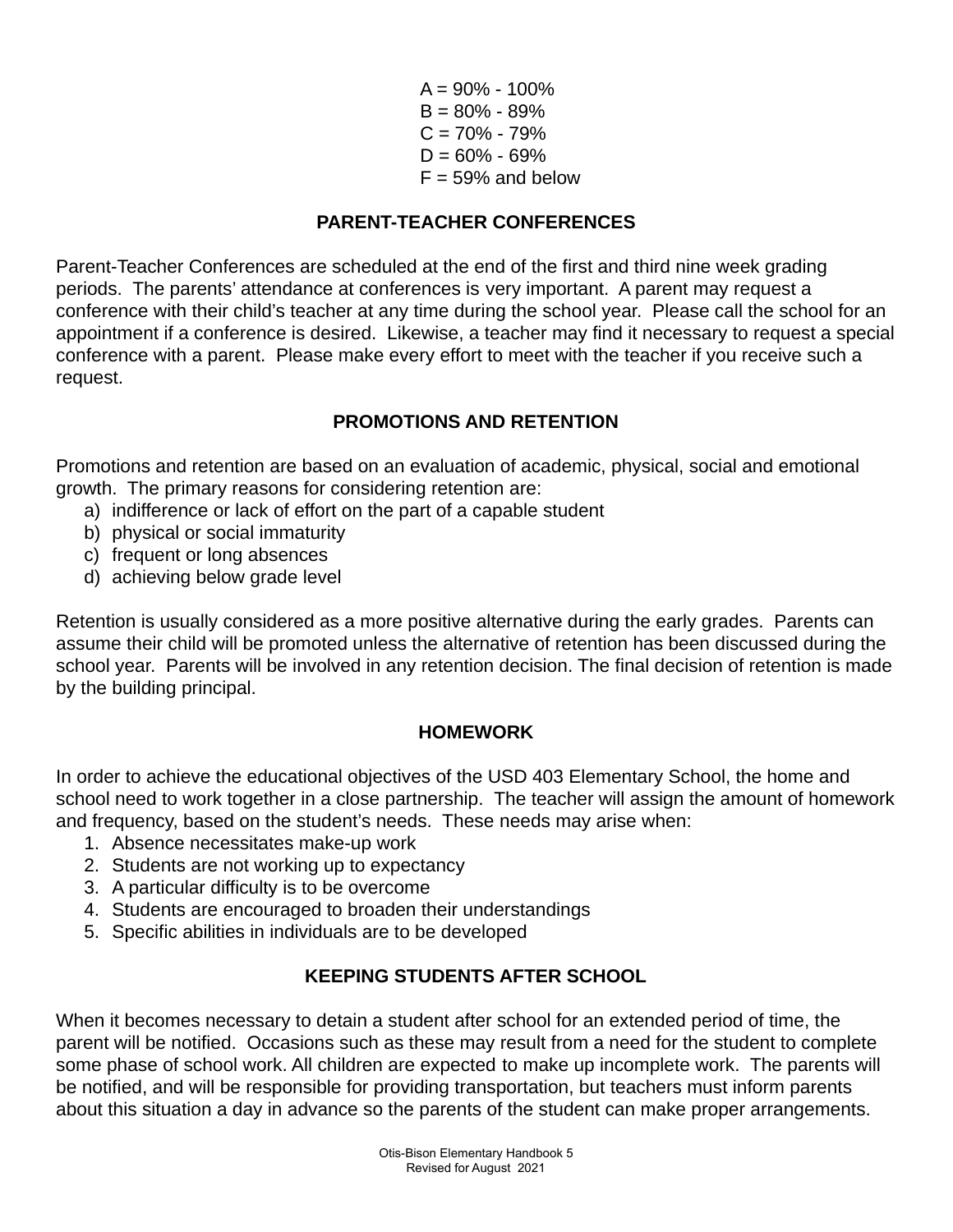# **DRESS CODE**

Seasonal appropriate clothing and good grooming play an important part in educational growth and development of all ages. The following guidelines are to be used:

- 1. Inappropriate dress will not be accepted:
	- a. Clothing which advertises alcohol, illegal drugs or tobacco is not allowed
	- b. Clothing which displays profanity is not allowed
	- c. Clothing which is gang related is not allowed
	- d. Shirts not covering the entire torso are not allowed
- 2. Shorts must be worn under a skirt or dress.
- 3. Hats are to be removed when entering the building.
- 4. Sunglasses are to be removed when entering the building unless there's a medical reason.
- 5. Footwear is to be worn at all times. No flip flops. Sandals with straps may be worn. Platform shoes are highly discouraged.
- 6. Tennis shoes are required for P.E.
- 7. Common sense and good judgment is to prevail in all modes of dress.

# **WEAPONS POLICY**

USD 403 Board of Education policy states that a student shall not knowingly possess, handle, transmit, nor in any way exhibit any object which can be reasonably considered to be a weapon on the school grounds or off the school grounds at a school activity. This policy includes any weapon, any item being used as a weapon or destructive device, or any facsimile of a weapon. This policy includes any toy weapons. Possession of a firearm shall result in expulsion from school for a period of one year.

# **LASER LIGHTS**

Laser lights are not allowed at school or at school functions.

# **RECESS POLICY**

Weather permitting, recesses are held outside. Decisions to have outside recess during cold weather depend upon the temperature and the wind chill factor. Students should always dress for outside recess. A note from home is required before a child will be excused from outside recess. Students will have supervised free time in the gym on days when bad weather prevents outside recess.

# **WEATHER**

If the weather is bad enough to require school to be delayed or closed, the school messenger will call the telephone number you provided us. Usually the first announcement is at about 6:15 a.m. (It has taken as long as 30 minutes after a station has been called for the announcement to be made on the air.) A phone call will come from an animated voice when the district office places it. It will leave a message if you are unable to answer the phone. These TV stations will be notified: KWCH, Channel 12, and KAKE, Channel 10. Please listen to one of these stations. If school is cancelled, the information will be broadcast as early as possible.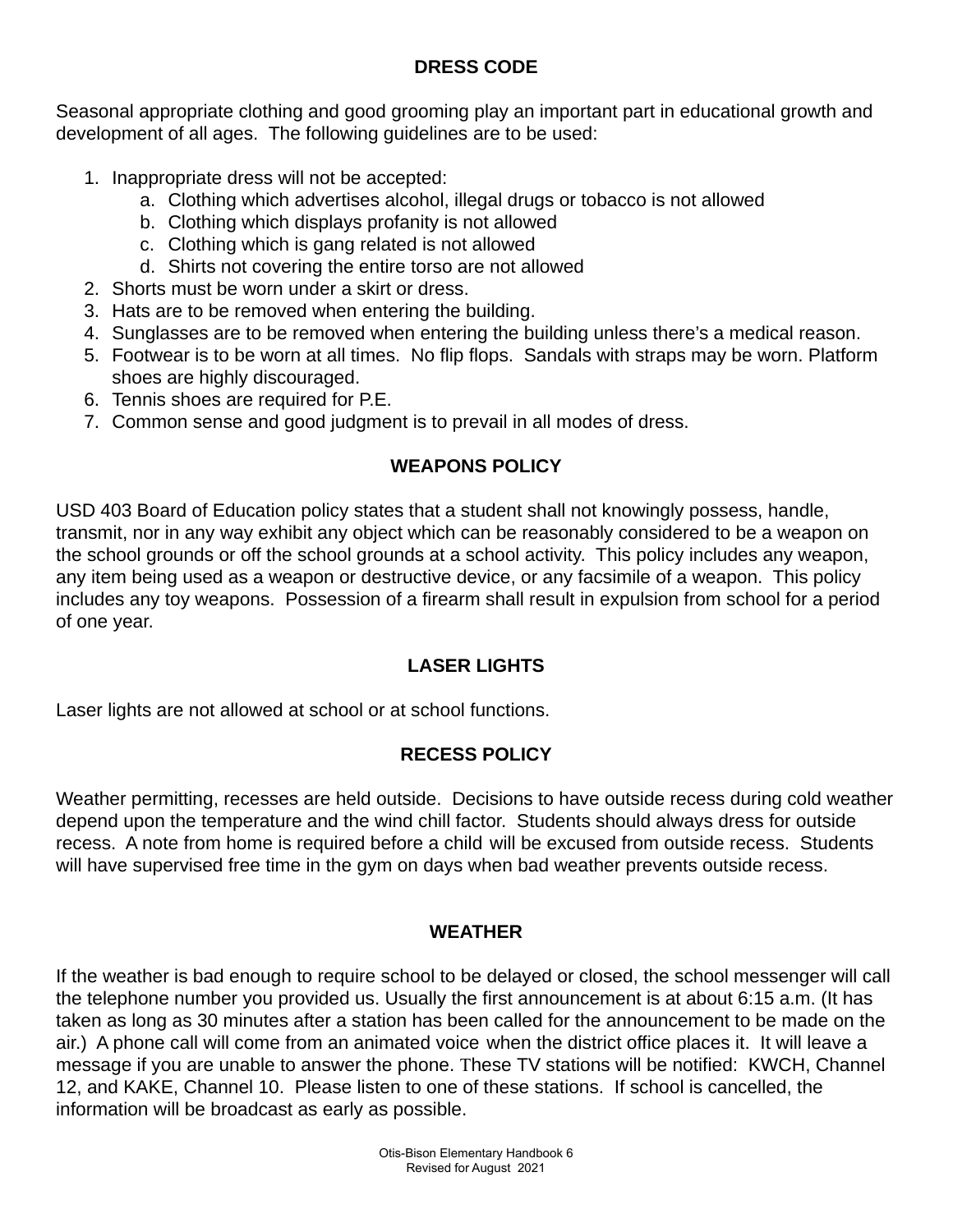# **FIRE AND TORNADO DRILLS**

Emergency drills are conducted on a regular basis. During the course of the year we will have fire, tornado and crisis drills. During tornado drills each classroom goes to a designated area within the building or if time allows the students will be taken to the Otis Lutheran Church basement. Students will sit down and cover their heads, until the all clear signal has been given. Fire drills are conducted on a monthly basis. Each class has an escape route to an outside area a safe distance from the building. Students stay in this area until the all-clear signal has been given. During fire and tornado drills, the classroom teacher is responsible for getting students with disabilities to the safe area. The classroom teacher will assist the disabled student through the normal exit and arrive at the designated area. During other crisis drills the students will be prompted as to the proper procedure and the course of action to take by their teacher.

# **ILLNESS AT SCHOOL**

The school only administers first aid for minor injuries occurring at school. In case of illness or serious injury, the parents will be notified immediately. The students who are too ill to remain in the classroom shall go home. It is the responsibility of the parent to make such arrangements that an ill or injured student be picked up by a parent or a person the parent assigns to do so.

## **MEDICATION**

**(PLEASE NOTE—IMPORTANT)** Medication cannot be administered at school unless we have a signed permission form from the doctor and the parent. This has to accompany every new prescription. **A signed permit is needed for each prescription.** The medicine prescribed has to be in its original container. The school office will not administer cough drops. Each teacher reserves the right to allow or refuse the use of cough drops in their classroom. This information will be shared with you from each classroom teacher.

Medication forms can be picked up in the office and are also included in the packet you received in the mail concerning enrollment. Please pick up extra permits and make them part of your doctor visits.

# **SCHOOL LUNCH PROGRAM**

Students are offered breakfast and lunch at school. Students are allowed to bring sack lunches to school. Parents should try to pack healthy foods such as a sandwich, fresh or canned fruit, fresh vegetables, and a snack bar. Pop is not allowed in the lunchroom. We suggest parents pack juice, bottled water, or allow their child to purchase milk from the school. Parents are welcome to eat with their children. If you wish to eat with your child, we request you call the school in advance.

# **MEAL PAYMENT POLICY**

Payment for meals is due at the beginning of each month. Please review your child's meal balance on the PowerSchool system. When a student reaches a balance of \$5.00 a statement will be sent home. Any student who has charged three (3) meals will be placed on a cash-only basis. Your child will need to bring a sack lunch or cash each day until the balance is paid in full.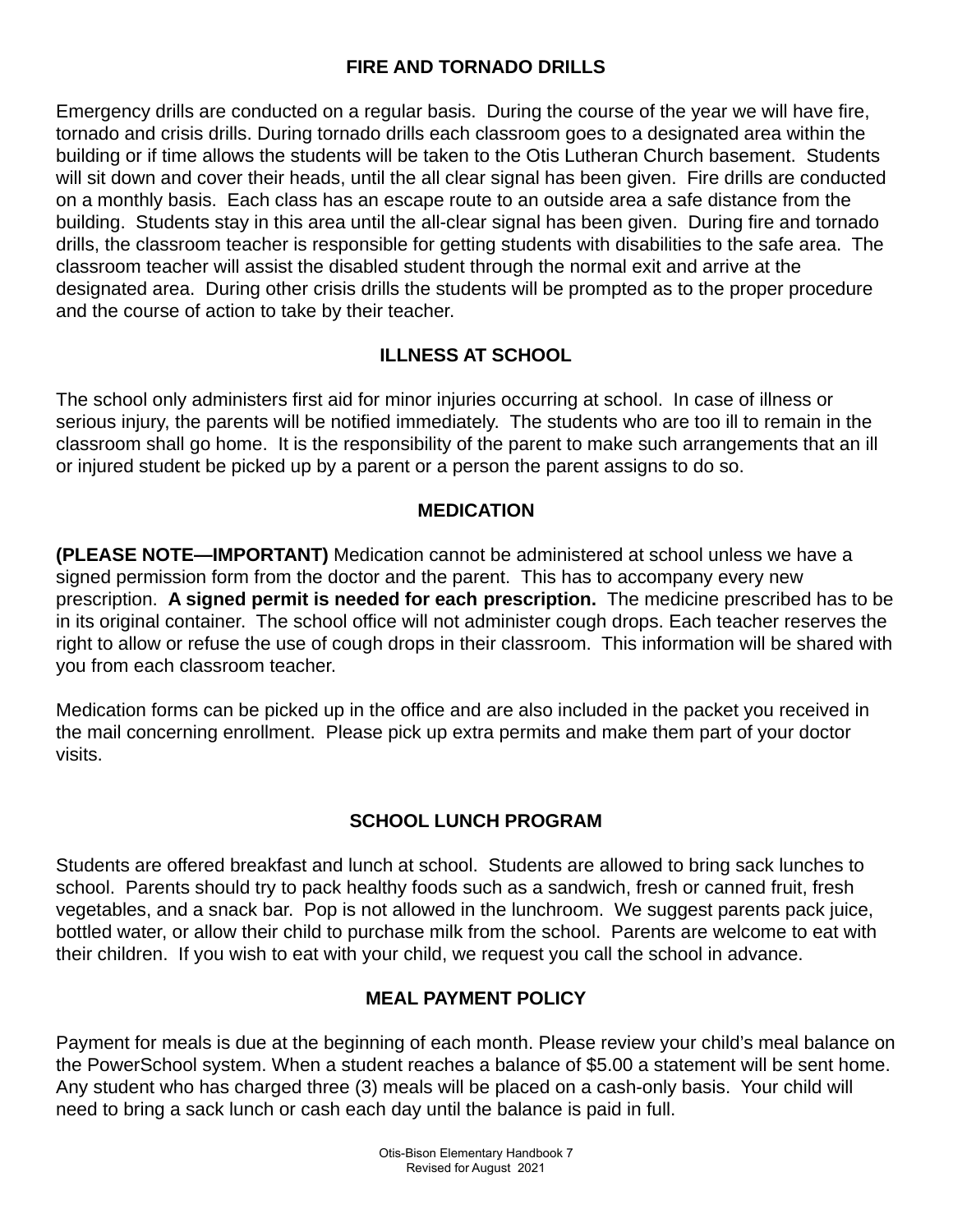## **FIELD TRIPS**

Field trips within our community and to nearby points of interest are scheduled by various classroom teachers throughout the school year. These trips are designed to supplement different aspects of the classroom curriculum. Parents will receive notices of field trips well in advance of the scheduled trip date. Parents will be asked to fill out field trip permission trip forms at the beginning of the school year.

## **TELEPHONE**

The office telephone is a business phone and is not to be used by students except in an emergency.

## **VISITORS**

Everyone is required to report to the office upon entering the building. Parents are welcome and encouraged to visit the school.

# **LOST AND FOUND**

Lost articles are brought to the office. These articles are kept in the building until the end of the school term. Personal items should be marked with the owner's name.

## **PERSONAL PROPERTY**

Personal items are the responsibility of the student. It is suggested that items be marked with the student's full name. Students are not to bring radios, spending money, or valuables to school. If these items are brought to school, it is the child's responsibility to take care of them. The school is not responsible for personal items.

## **PICTURES**

School pictures are taken once each year in the fall. Picture packets will be sent home in advance of picture day. Parents may choose to return the packet to school with the student or order pictures online. A picture retake day will be scheduled for students who may be absent or need new photos. Preschoolers are also welcome to have their pictures taken.

# **BIRTHDAY & CLASSROOM PARTIES**

Once a month students' birthdays will be celebrated. Treats will be supplied by the school. Summer birthdays will be celebrated before the end of the school year**. In keeping with State health and safety standards set for school meal preparation, treats are limited to prepackaged or licensed bakery items only. No homemade food items will be allowed for student party use.** No treats are allowed on the bus after school. Invitations to personal birthday parties should not be brought to school to be handed out. Please send the invitations from home.

## **PETS**

Pets are not allowed at school except when prior arrangements have been made with the teacher. A suitable cage or box is needed for the pet (a dog should be on a leash). No animals are allowed on the bus.

## **BICYCLES**

Otis-Bison Elementary Handbook 8 Revised for August 2021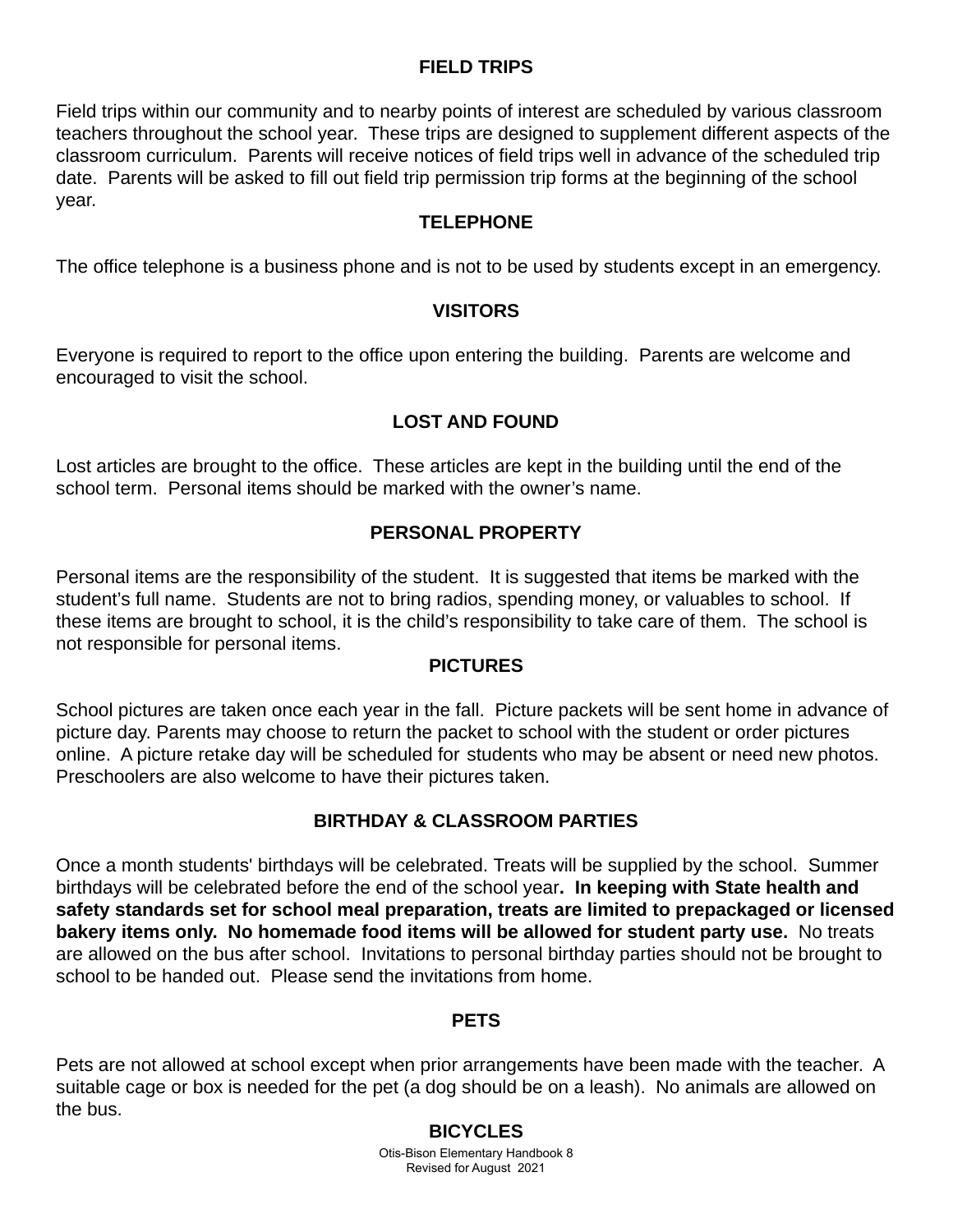All bicycles are to be parked at the bicycle rack. There will be no riding of bicycles on the school grounds during the school day. Improper use of one's bike may mean that the child will be asked to leave the bike at home for a period of time.

# **SOLICITATIONS**

We ask that there be no outside organization sales or solicitation in school from the students. Teachers and staff would rather be approached at their homes rather than at school.

## **USD 403 IMMUNIZATION POLICY**

The Board of Education of USD 403 complies with all regulations for immunizations as set forth in Public Law 72-509 - 72-511a.

Every student enrolling in Otis-Bison Elementary School for the first time, or such students as designated by school authority, shall present evidence that such tests and inoculations as specified by the Kansas Certification of Immunizations have been received. If additional immunizations are necessary, these must be completed within 90 calendar days after admission to school. The student and/or parents or guardians must present evidence that the above vaccines have been received or are in the process of receiving before the child will be allowed to attend classes.

The only exceptions would be children whose parents claim a religious exemption or have a signed medical exemption, or who are transferring in from another district and are awaiting transfer of records. Parents or guardians will be notified at the time of school entrance, six weeks after school entrance, and again at twelve weeks if their children need additional immunizations.

Students who are not completely immunized within 90 calendar days after admission to school in USD 403 and who have not claimed any of the exemptions listed above may be excluded from school until such time that they complete the series or provide a medically approved exemption or postponement. Parents or guardians will receive written notice of their students to be excluded, informing them of the reason for exclusion, the conditions under which the students may return to school, and the opportunity to request a hearing on this matter. A complete copy of the Kansas Statutes on Immunizations is on file in the central office of the school district.

# **TRANSPORTATION**

The school district operates district-owned buses. It is a privilege to ride these busses. Therefore, you should express good conduct and courtesy. If you cannot conduct yourself properly your privilege of riding the bus will be denied.

There are no school personnel in charge of student supervision at the pick up points in Albert, Olmitz, Bison and Timken.

Please let us know by sending a note or calling the school when your child will be going home with someone else, riding a different bus or will be picked up early. THIS IS FOR YOUR CHILD'S SAFETY. IF THE SCHOOL HAS NOT BEEN NOTIFIED OF A CHANGE, CHILDREN WILL BE SENT HOME ON THEIR REGULAR BUS. It is not the responsibility of the school to make calls to check if the child is to go home another way.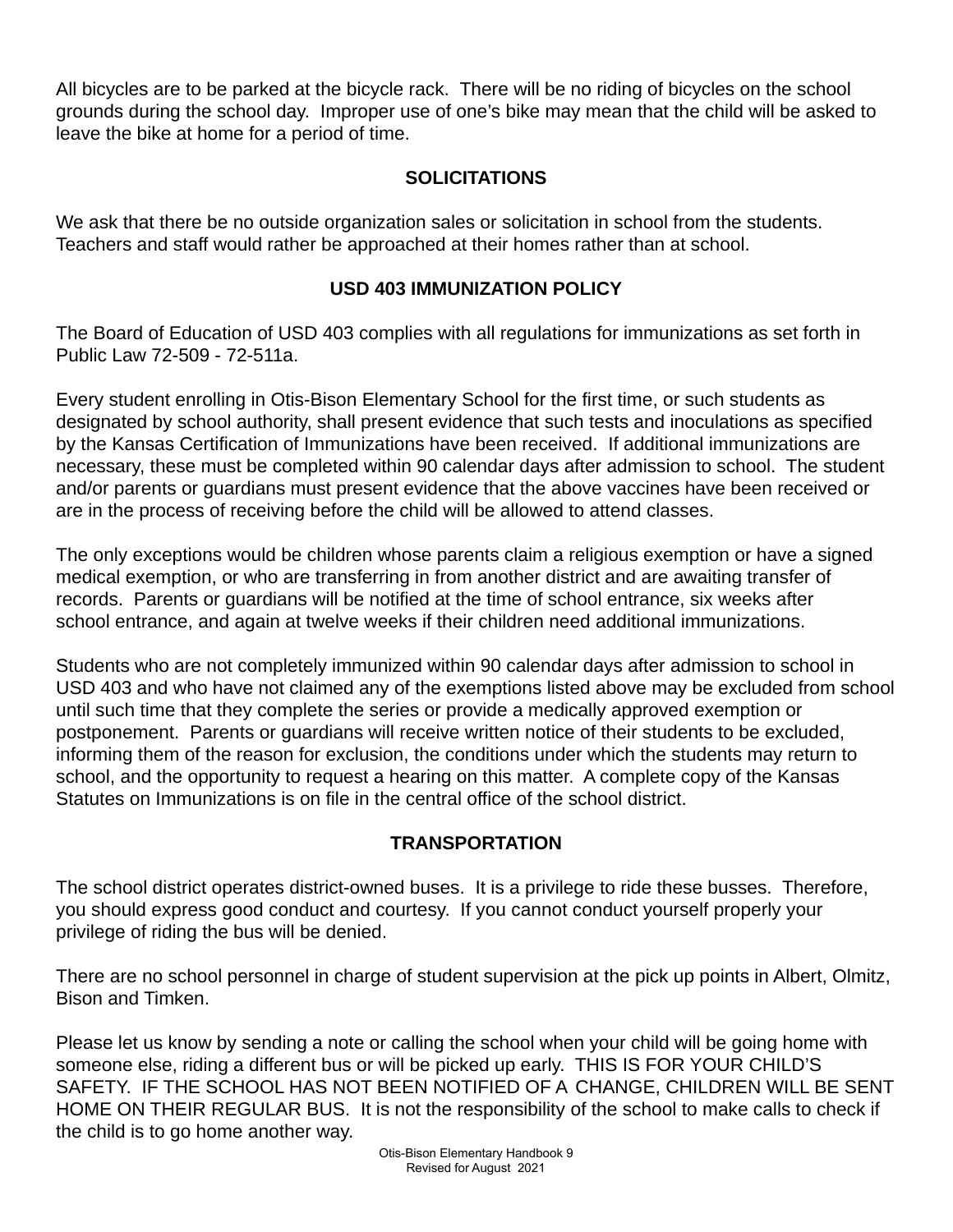# **TRANSPORTATION GUIDELINES**

- 1. The Bus Driver is responsible for the students, their behavior, and the bus.
- 2. The student shall arrive at the bus stop before the bus arrives. The Bus Driver will wait at the stop a maximum of one minute for the student to arrive and board the bus. Bus schedules are generally very tight and arranged in order that students will be required to spend a minimum of time on the bus.
- 3. The student shall wait in a safe place, clear of traffic and away from where the bus stops.
- 4. Students shall wait in an orderly line and avoid horseplay.
- 5. Students shall cross the road or street in front of the bus only after the bus has come to a complete stop and upon the direction of the driver.
- 6. Bus Drivers are allowed to pick up only those students assigned to their route.
- 7. The student shall go directly to an available or assigned seat when entering the bus.
- 8. Students shall remain seated and keep aisles and exits clear.
- 9. Students shall refrain from throwing or passing objects on, from, or into buses.
- 10.Students are permitted to carry only objects that can be held on his/her lap and not endanger the safety of the other students.
- 11. Students shall refrain from the use of profane language, tobacco, alcohol, drugs or any other controlled substances on the bus.
- 12.Students shall observe classroom conduct and obey the instructions of the driver promptly and respectfully.
- 13.Students shall not carry hazardous materials, nuisance items, and animals onto the bus.
- 14.Students shall respect the rights and safety of others.
- 15.Students shall refrain from leaving or boarding the bus at locations other than assigned stops at home or at school.
- 16.Students shall refrain from extending head, arms, or objects out of the bus windows.
- 17.All violations of transportation guidelines will be reported by the bus driver to the appropriate principal.

# **Procedures for Dealing with Bus Violations**:

- A. First Violation -- The Bus Driver will advise the student of the violation of guidelines and the need to remedy the situation.
- B. Second Violation -- The Bus Driver will communicate the violation to the student and advise the appropriate principal. The appropriate principal will prescribe the remedial action.
- C. Third Violation -- The Bus Driver will communicate the violation to the student and advise the appropriate principal. The principal will prescribe remedial action, advise the parents in writing, and as per Kansas statues the student will become the responsibility of the parents for transportation. A conference will be held between the student, parents, and the building administrator to remedy the situation.

Depending upon the seriousness of the situation in the opinion of the appropriate principal, any of the above steps may be omitted in order to move to the actions listed under item "c".

At the time of each violation, the bus driver will complete a form to be given to the parents, which notifies them of their child's actions on the bus. The form is to be signed and returned to the bus driver the next morning.

# **SCHOOL-WIDE DISCIPLINE**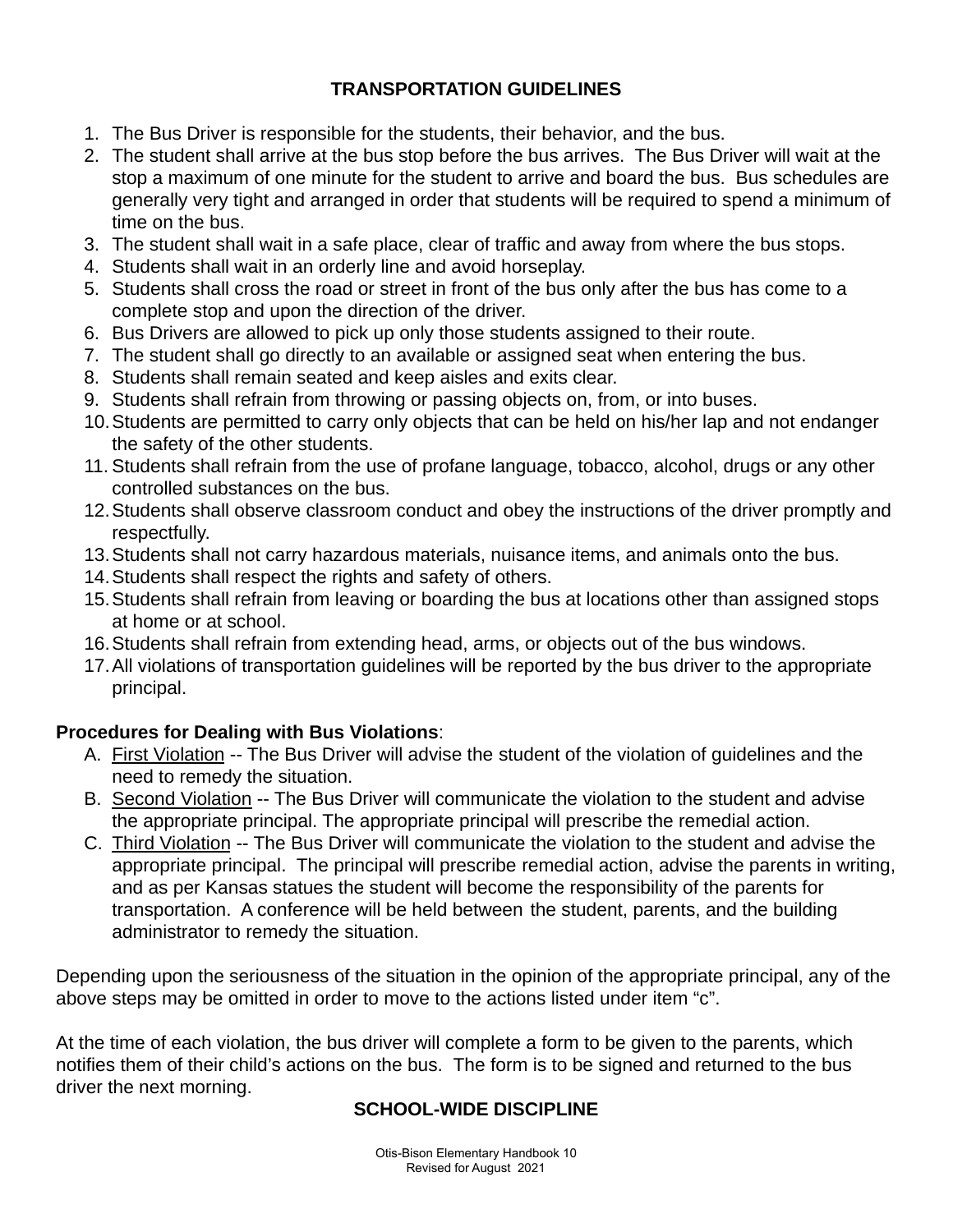The behavior expected from students at school is a combination of common courtesy and safety considerations. Students are in school to learn. We try to maintain an environment that is conducive to learning. Students will be treated with respect and are expected to show others the same respect.

The K-5 Faculty, School Site Council and the Board of Education have approved our School-Wide Discipline Plan which addresses inappropriate behaviors in a consistent and fair manner. Our hope is that your study of the plan leads you to understand that we don't expect our students to be angels, but we also won't tolerate repeated misbehavior. With the help and cooperation of the principal, teachers and parents, we can put a stop to a particular behavior before it becomes a habit.

Please take the time to read the School-Wide Discipline Plan carefully and discuss it with your children. We ask you to sign and return the attached letter confirming that you have read the plan and understand the rules and consequences. Our job is to help all students learn and behave appropriately. With your help, we will make this a wonderful year for all!

# **BULLYING/HAZING/HARASSMENT**

It is the intention that every student has the same opportunities for success. Bullying, hazing or other forms of harassment does not allow for equal opportunities. Bullying and/or hazing affect students' studies and have long-term effects—including how victims and bullies relate to children as adults. Therefore, all forms of bullying or harassment will be handled very strictly. Suspension and expulsion can and will result from continued harassment.

Bullying can be categorized several ways including physical, verbal, emotional, or sexual. Punching, poking, strangling, hair pulling, beating, biting, or excessive tickling are all forms of physical bullying. Verbal bullying includes hurtful names or teasing, while emotional bullying includes rejecting, terrorizing, extorting, defaming, humiliating, blackmailing, manipulating friendships, isolating, ostracizing, and peer pressure. Sexual bullying could include many of the actions previously listed as well as exhibitionism, voyeurism, sexual propositioning, harassment, and abuse. Being picked on, harassed, or isolated on a daily basis due to weaknesses, disabilities, appearances, or other differences can have devastating effects on a young person's perception of his or her self-worth.

A student shall not sexually harass another student or students. Violation of this policy shall result in disciplinary action. Sexual harassment may include, but not limited to:

- 1. Sexually oriented communication, including sexually oriented verbal "kidding" or harassment or abuse.
- 2. Making lewd suggestions to or about an individual.
- 3. Making lewd gestures with the body or hands.
- 4. Unnecessary touching of an individual, e.g., patting, pinching, hugging, repeated brushing against another body.
- 5. Sexual assault or battery as defined by law.

Any student who believes he or she has been subjected to sexual harassment should discuss the problem with his/her principal, or another certified staff member. Confidentiality shall be maintained throughout the complaint procedure. Please note: bullying and/or harassment can be from any media including the internet, phone and mail.

# **INTERNET USE**